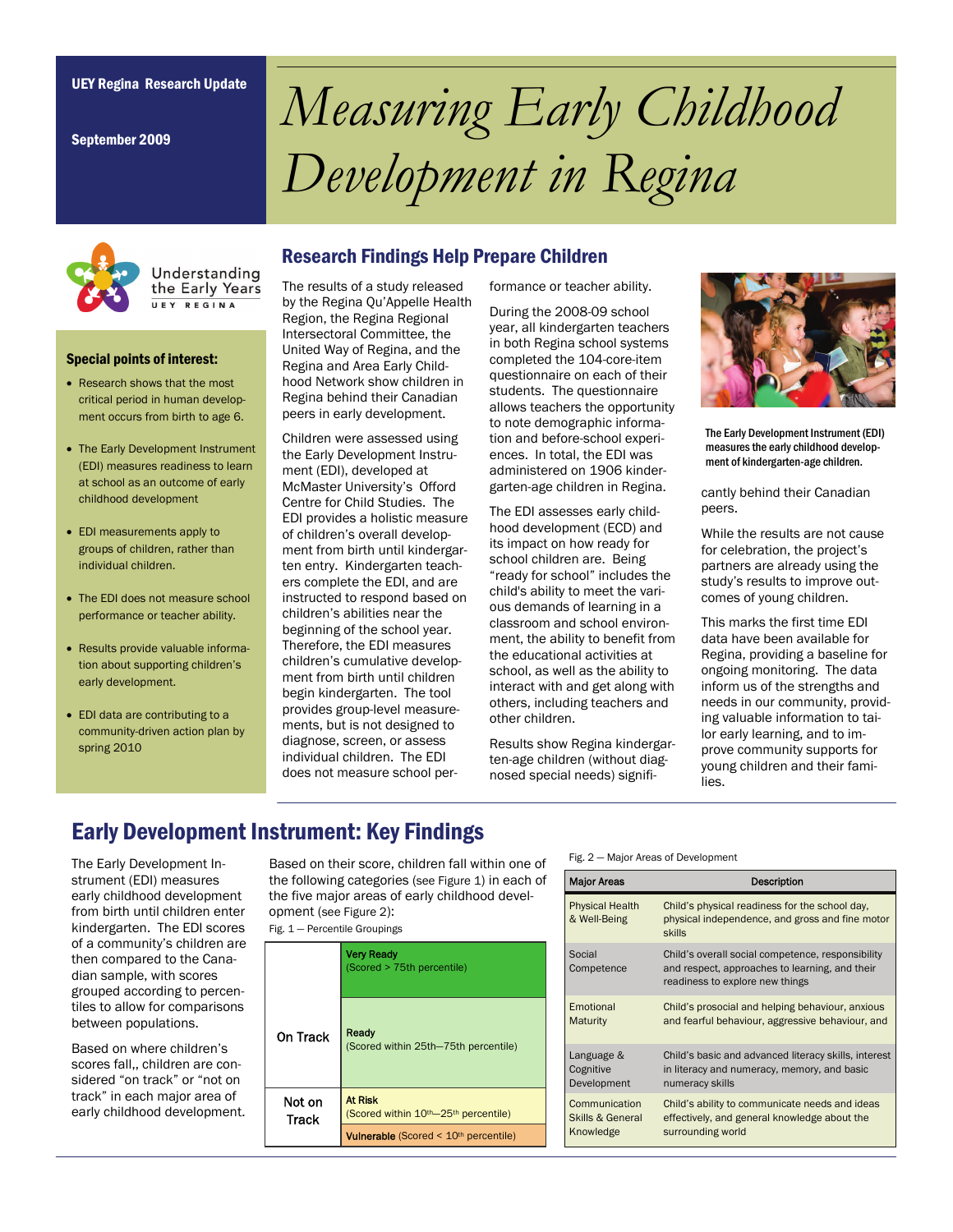### Early Development Instrument: Key Findings



The EDI examines children's earliest development—that which occurs from birth until children begin kindergarten.

*"One-third of Regina's children are behind in at least one aspect of their development at kindergarten entry."* 



Children benefit from early environments that are stable, supportive, interactive, and stimulating.

The results of the 2008/2009 EDI data collection for nonspecial needs kindergarten children in Regina (n=1825), in comparison to their Canadian peers (n=176,621) include the following findings:

*As a whole, children in Regina scored significantly lower than their Canadian peers in all 5 major areas of development (see Fig. 3).* 

| Fig. 3: Mean Scores by Major Area |  |
|-----------------------------------|--|
| $(0 - 10 \text{ scale})$          |  |

| <b>Major Area</b>                       |     | Regina Canada |
|-----------------------------------------|-----|---------------|
| <b>Physical Health</b><br>& Well-Being  | 8.5 | 8.8           |
| Social<br>Competence                    | 8.0 | 8.3           |
| Emotional<br>Maturity                   | 7.9 | 8.0           |
| Language &<br>Cognitive<br>Development  | 7.6 | 8.4           |
| Communication<br>& General<br>Knowledge | 7.4 | 7.7           |

*The greatest needs were evident in children's Physical Health & Well-Being and Language & Cognitive Development (see Fig 4).*

Within these areas, the study identified basic literacy, advanced literacy, basic numeracy, and gross and fine motor skills as specific areas of greatest need.

Fig 4 Most Vulnerable Population



*Approximately 33.6% of Regina's children are behind in at least one aspect of their development at kindergarten entry, in comparison to their Canadian peers.* 

One in three Regina children scored among the lowest 10% of scores in one or more of the major areas of development, in comparison to one in four Canadian children. Universal programs are recommended to improve outcomes of children vulnerable in one major area of development.

*Approximately 19.8% of children in Regina are behind in at least two aspects of their development at kindergarten entry, in comparison to 13.6% of their Canadian peers.*

One in five Regina children scored among the lowest 10% of scores in two or more of the major areas of development, in comparison to one in seven Canadian children. Targeted programs are recommended to improve outcomes for children vulnerable in two major areas of development.

*Approximately 7.6% of nonspecial needs kindergarten children in Regina scored positive on the Multiple Challenge Index.* 

Children with multiple challenges experience significant delays in a broad spectrum of development, scoring low in three out of five major areas of development. Regina's rate of multiple challenges is nearly double that found in the Canadian cohort. Research points to clinical interventions for children who experience multiple challenges.

*Vulnerable children were found throughout Regina, and throughout all demographic groups.* 

While some areas and groups had higher rates of vulnerability, vulnerable children were found throughout Regina, and throughout demographic groups.

EDI data provide a considerable basis from which to begin planning to meet the needs of young children, and from which to build on existing strengths in our community. Researchers caution that a thorough understanding of the study are critical to using the data effectively. For instance, while Physical Health & Well-Being and Language & Cognitive Development stand out as areas in which the greatest proportion of children are vulnerable, focusing on the these areas to the exclusion of other areas may neglect children's underlying issues. Ensuring that children's social and emotional needs are met can be key to improving school performance, as well as children's ability to get along well with others.

While the EDI can predict elementary school achievement for groups, children's fates are certainly not sealed by the time they reach kindergarten. However, the longer needs go unmet or undiagnosed, research clearly demonstrates that it becomes more difficult and requires more resources for children to get back on track.

The study's results point to a combination of enhanced universal, targeted, and clinical interventions beginning at birth to close the gap between children in their earliest years.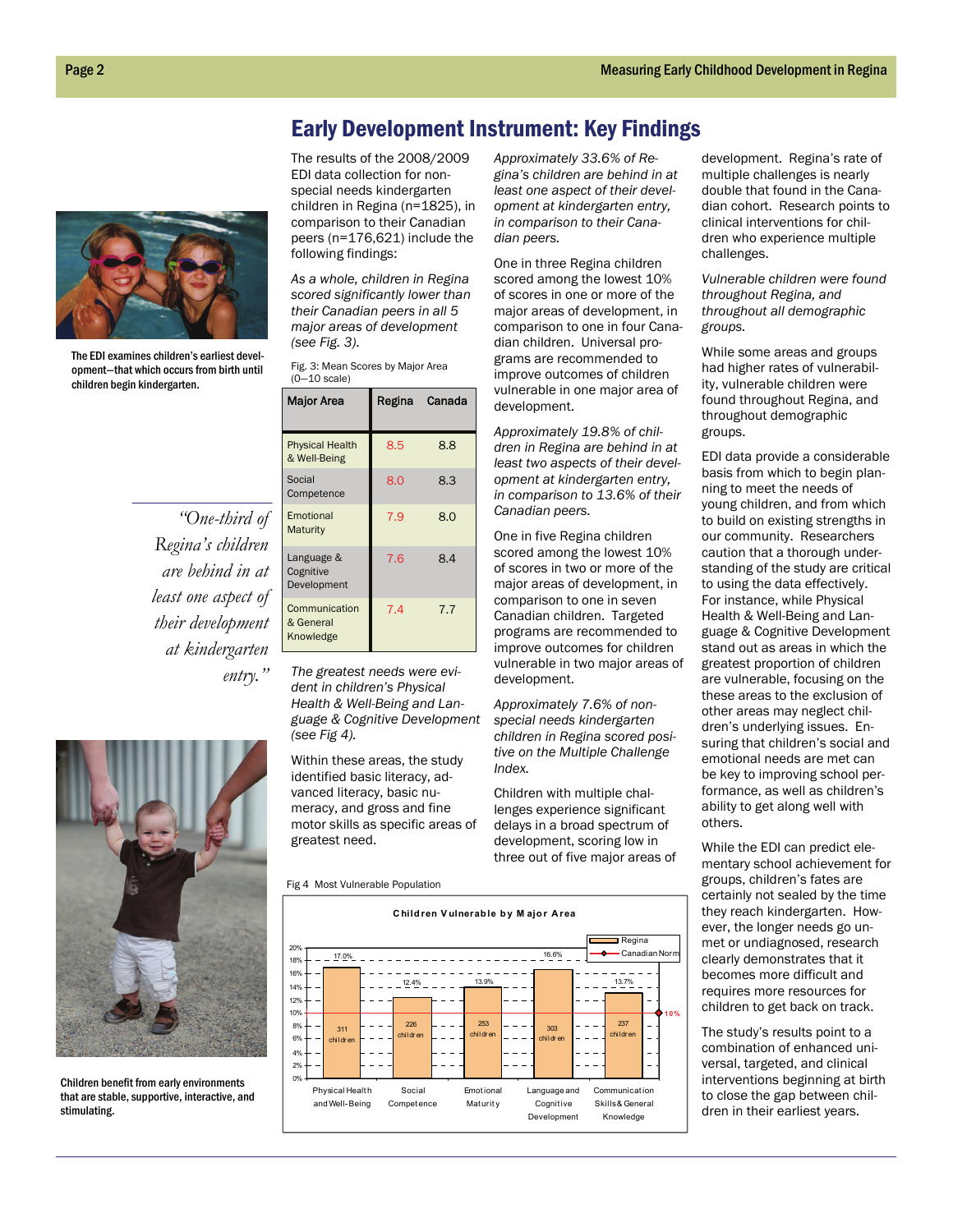## Early Childhood Sets the Stage for Lifelong Health, Well-being

The science on early childhood development is clear: the first six years of life are the most critical period in human development. During this period, children develop the foundation of basic skills, knowledge, and abilities that they will build upon for life. This critical period has a lifelong impact on our health, learning, and overall well-being.

Human beings are born with very similar levels of development. Yet, by the time children reach kindergarten significant differences in children's development have often emerged. These differences are largely based on early environments and experiences, which set a 'developmental trajectory' for each child. Once set, children's trajectories tend to continue into the future, unless significant changes occur in terms of children's experiences and environment.

By ensuring more equitable early learning opportunities beginning at birth, we can help reduce the occurrence of developmental challenges, and reduce pressure on our education, health, and social systems. Considerable research shows that ensuring quality early learning environments for our youngest citizens, coupled with early monitoring and interventions is the most effective way to maximize the opportunities early childhood provides.

Parents and guardians are the most consistent influence on

young children's early development. It is, therefore, crucial to support parents in their important and challenging roles. A snapshot of the research shows that the following factors greatly influence healthy early childhood development:

- Early exposure to language and interaction;
- Social inclusion and healthy learning environments;
- Opportunities for play and exploration.

When combined with local data, this considerable body of scientific evidence provides a solid foundation for supporting children, parents, caregivers, and early educators to ensure that all children arrive at school ready to learn and thrive.



Early learning begins at birth.

*"The science is clear—the first six years of life are the most critical period in human development."* 

# Partners Working Together on Community-Driven Plan for Children

A primary outcome of the Regina UEY Project is the development of a community-driven action plan, informed by science, local data collection and broad community involvement. The community action plan is due for release in the spring of 2010. Planning is underway with local results already contributing to better informed planning and program development.

UEY Regina's community action plan will be child-centred and will consider the interdependencies between parenting, family circumstances, neighbourhood context, cohesion and conditions, and the state and quality of early childhood development.

There is widespread community involvement in UEY Regina's research and planning project. Some of the key partners include:

• Parents

- Regina and Area Early Childhood Network
- United Way of Regina;
- Regina Catholic Schools;
- Regina Public Schools;
- City of Regina Community Associations;
- Regina Regional Intersectoral Committee; and
- Regina Qu'Appelle Health Region.

This broad and informed community involvement is key to the development of a comprehensive action plan that involves all sectors of our community.

Of note, the Regina and Area Early Childhood Network is acting as one of the key planning tables for the Regina UEY project. The Regina and Area Early Childhood Network acts as an inclusive-minded network that supports, informs and plans

together. A great deal of cooperation, networking and collaboration takes place amongst the diverse set of professionals and agencies that participate in the Network. Together at the planning table, members are examining the UEY Regina study results, reflecting on current practices and considering options to strengthen and enhance support to families with young children.

Community meetings will be held in local schools, neighbourhood centres, and libraries in October, November and December 2009. The project will present the results of the study and will ask community members to offer their reflection, ideas and concerns. For more information regarding dates, times and locations of upcoming meetings, please visit the UEY Regina Web site at www.reginakids.ca or call (306) 766-6795.



The EDI results will contribute to a community-driven action plan for families with young children in Regina.